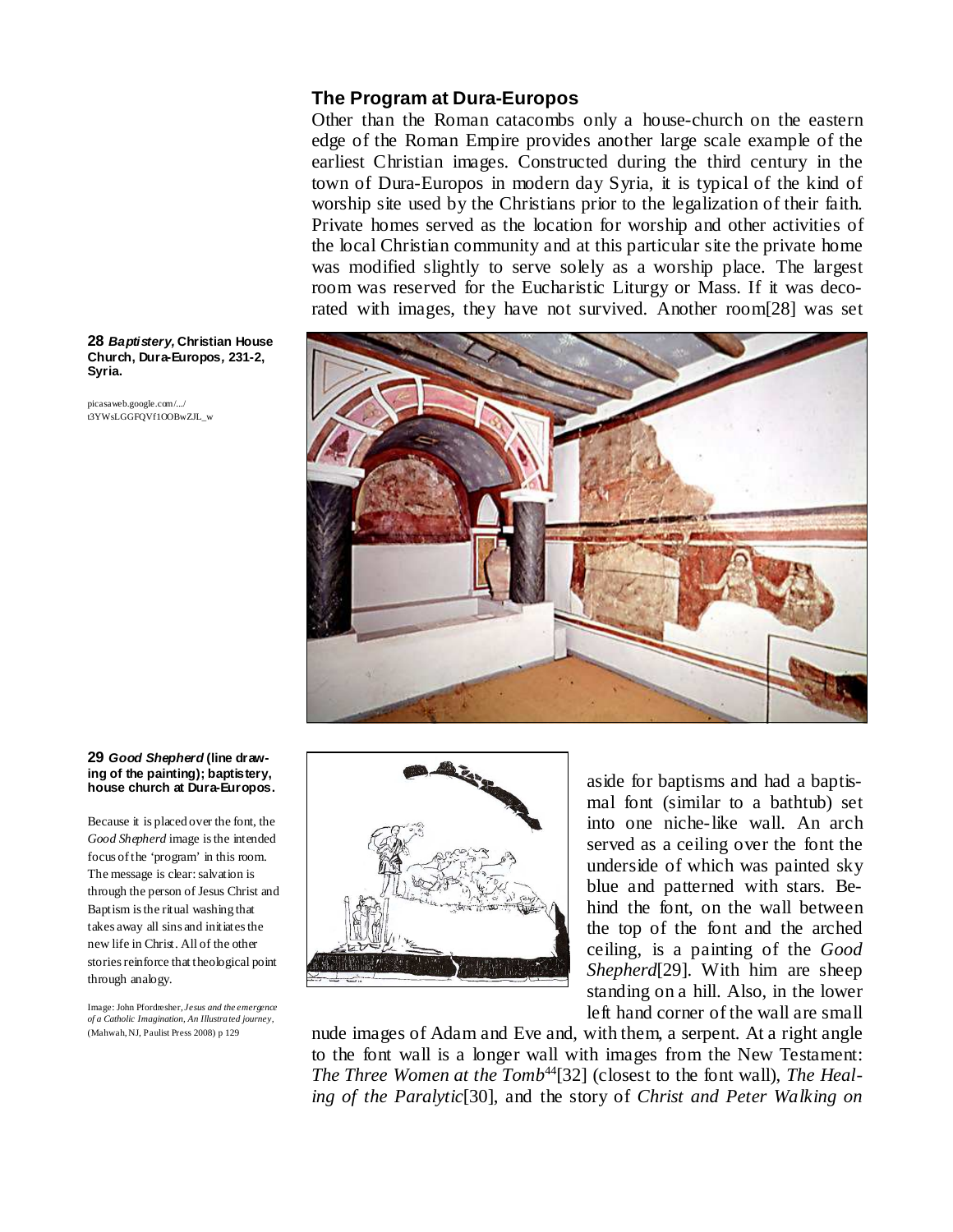**30 The Healing of the Paralytic; wall fresco, baptistery, Dura-Europos.** 

**31 Jesus and Peter Walking on Water; wall fresco, baptistery, Dura-Europos.** 



*Water*<sup>[31]</sup>.<sup>45</sup> On the opposite wall, there are two entry doors. Between the doors is a painting of *The Woman at the Well*[30] from the New Testament and a small niche beneath which is a painting of *David and Goliath*. 46

## **Iconographic 'program'**

 The decoration of the baptistery at Dura-Europos provides us with an excellent example of what is called an iconographic 'program.' By program is meant a deliberate selection and grouping of images in a sequential arrangement that creates an orchestrated relationship for the purpose of expressing a comprehensive or concentrated theme. The program in this baptistery appropriately presents us with the role of Baptism in God's plan of redemption. Let us briefly summarize an interpretation of each image that would have revealed the significance of the ritual to those about to undergo Baptism.<sup>47</sup>

 The shepherd depicted over the font is a metaphor for Christ who has "carried" the baptismal candidates to this room where they will go down into the water dying to sin, and rising out of the water, to new life. The image of *Adam and Eve* reminds us that through Adam, all have died but through Christ, all are made to live (*I Cor.15:2*). Jesus is the shepherd



who saves the lost sheep and —in this instance— the lost sheep are the third century gentiles living in Dura-Europos, presenting themselves for Baptism.<sup>48</sup> Once found and cured through Baptism, the lost sinner, like the paralytic, is able to walk upright. Christ offers "life-saving water" to the

Samaritan woman at the well. In the story of *Christ Walking on Water,* we see Jesus saving Peter from sinking into water that kills, not water that saves[31]. Peter's faith had weakened and he begans to sink in the

#### **32 The Three Women at the Tomb; wall fresco, baptistery, Dura-Europos.**

Only tw o of the figures in the painting have survived the ravages of time. The w omen are approaching the tomb Jesus had been placed in follow ing his crucifixion. He is not there, of course, as he has risen. The image of the large tomb is immediately adjacent to the wall of the font. Candidates for Baptism could not possibly miss the symbolism: they too w ill go down into the 'tomb' of the w ater but w ill rise to new life when they come up out of the water.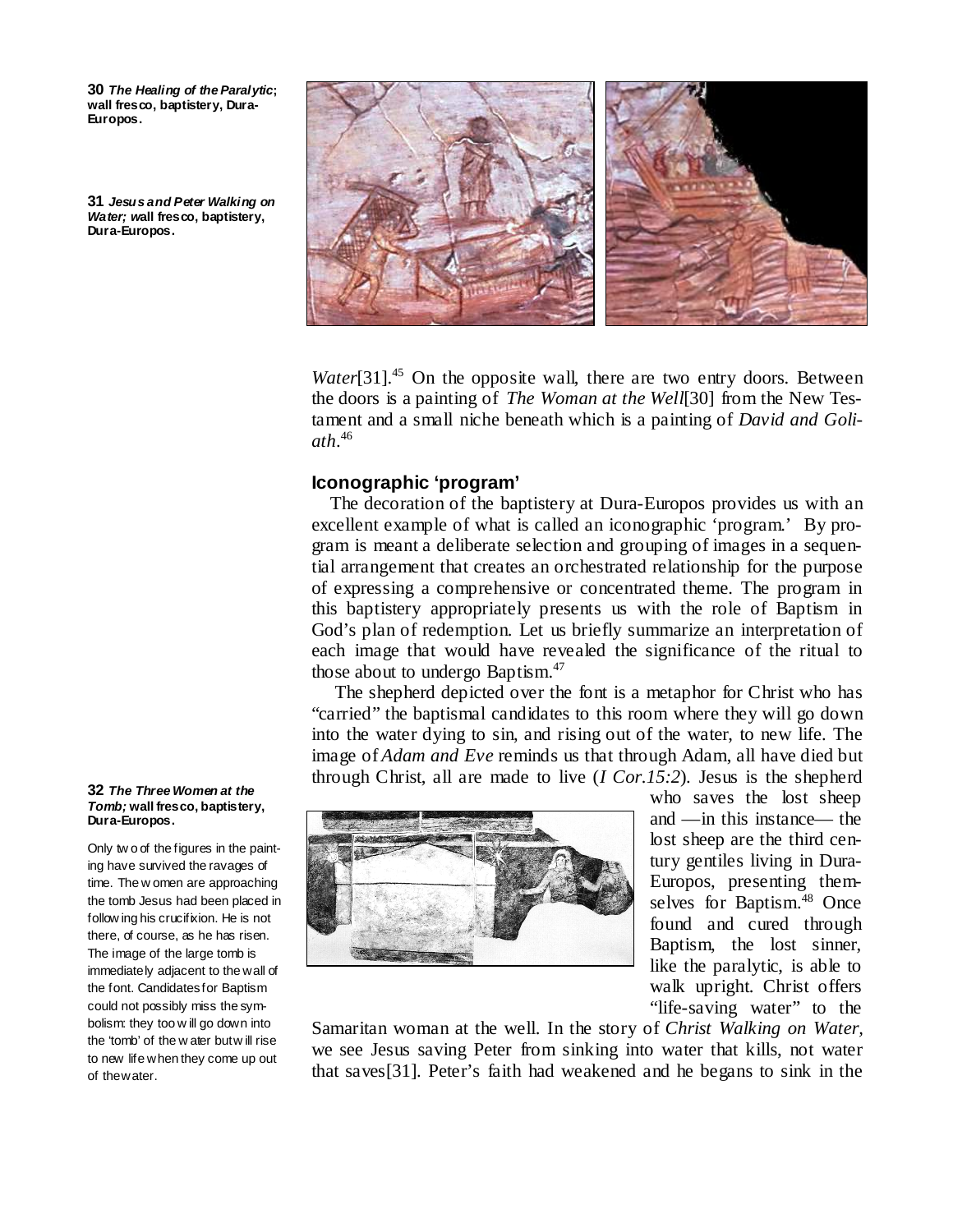water but Jesus saved him. The shepherd, in other words, can always be depended upon to save regardless of the Christian's own weak faith.

 The image of the three women approaching the tomb[32] on the day of Jesus' resurrection would have reminded the candidates for Baptism, who were now approaching the "tomb" of the font, that they would rise from the font/tomb to new life. The David/Goliath painting is included in the program as it is understood as a prefigurement of Christ —descendant of David— conquering sin.





 All the images in this room were selected to stress the fall of mankind and the subsequent redemption of mankind through Jesus Christ. Those who came to this room to be baptized would have understood that they were being initiated into that redemption which was wrought by Christ.

 Iconographic programs such as these in the house-church at Dura-Europos have been characteristic of Christian art from its inception.

# **Visual characteristics of early Christian art**

The technique used to render the images in the catacombs might be described by most as "sketchy." It is actually a slightly debased version of the prevailing Roman style of painting at the time which utilized free and fluid brush strokes[33]. Free –sometimes called, "open"— brushstrokes are

applied without blending which results in a fresh and "quickly stated" appearance[34&35]. Fluid stokes are confident and flowing ones --not labored or "worked." The technique was popularly used in the frescoes of Roman homes and villas during the late antique period and is often described as "impressionistic."49 Some historians suggest that the style was perhaps a reflection of a growing anti-materialistic attitude in the prevailing culture, presumably influenced by the art and thought of the Near East.<sup>50</sup>

The good to inferior –mostly inferior-execution<sup>51</sup> of the catacomb paintings may have been due to the dark and dismal condi-

**33 Livia's Garden, detail, wall painting from her Roman villa ad Gallinas Albas, Prima Porta, now in the Museo Massimo, Rome.** 

www.brandeis.edu/.../Faculty/faculty% 20list.html (Photographic Credit: Ann R aia, 1999), courtesy of the VR oma Pr oject: http:// www.vroma.org/images/raia\_images/ liviahouse2.jpg.

**34 Christ Teaching the Apostles, detail of a catacomb painting.** 

**35 The Good Shepherd, detail of a catacomb ceiling painting.** 

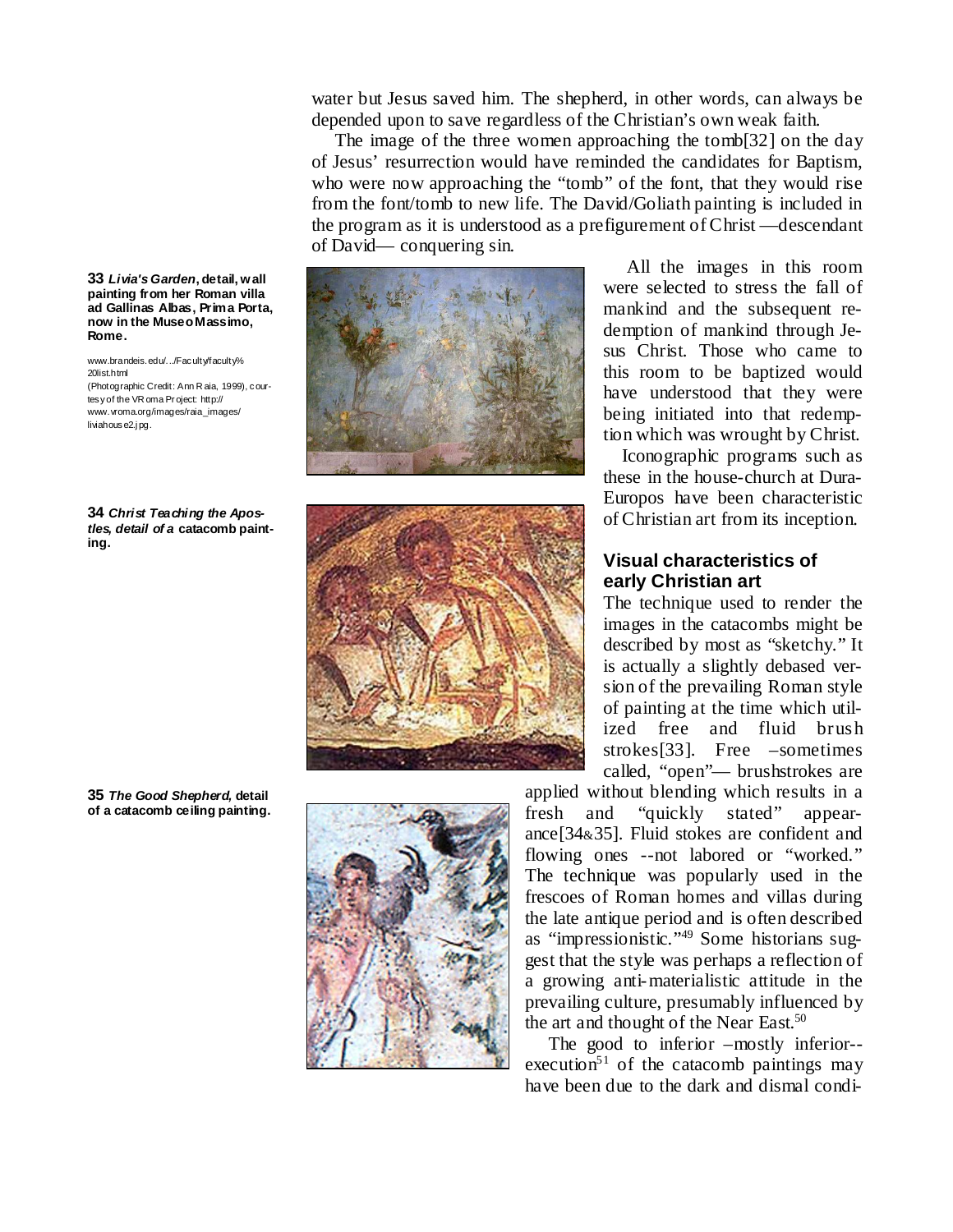**36 The Healing of the Paralytic, detail of wall painting on baptistery wall at Dura-Europos.** 

**37 Jonah Swallowed by the Sea Monster, one of a set of three pieces depicting the story of Jonah; third century, Asia Minor, approx. 16 inches high. The Cleveland Museum of Art.** 

**38 The Good Shepherd Sarcophagus, detail.** 

A Christian sarcophagus.

christ.church.montr eal.music.googlepages.co m/.. /

## **39 The Grande Ludovisi Sarcophagus, ca. 250 A.D.**

This is a pagan sarcophagus.

faculty.cua.edu/.../LudovisiSarcophagus.htm







tions under which these artists had to work. The poor air quality, poor lighting, high humidity, and cramped environment<sup>52</sup> probably contributed to a *get it done and get out of there* approach that could account for the sketchy characteristics of the images. If professional decorating workshops were used, and they most certainly were, then it is likely the poorer quality of rendering was due to cost cutting strategies. Instead of using more costly figure painters the shop manager/owner would have relied on his less skilled background painters to do the figures.

 The paintings at Dura-Europos are even cruder, however, than the ones in the catacombs and appear as mere sketches on a light, neutral background color.<sup>53</sup> They are similar to the "schematic" figures painted on the walls of other buildings in the town from the same period $[36]$ <sup>54</sup> The frontier nature of the location, then, may account for the poor quality. We can as-

sume that art produced in larger urban centers would have been more sophisticated.

 Early pre-Constantine Christians were apparently suspicious of freestanding sculpture. Perhaps it reminded them of the statues and statuettes of the pagan gods and goddesses. Except for a few statuettes of the *Good Shepherd* and a beautiful white marble set of figures depicting the story of Jonah[37], Christian sculpture was limited to the relief carvings on the sides of sarcophagi[38], jewelry or such utilitarian objects as oil lamps. Christian sarcophagi carvings imitated the style of pagan ones with spaces sometimes crammed with scenes of complex imagery. The perspective in these scenes is flattened, produced by carving smaller figures toward the bottom of the composition and increasingly larger ones toward the top --the reverse of illusionist perspective[39]. There is no background; everything exists on the same plane resulting in a "piled-on"<sup>55</sup> look. The rendering is realistic in terms of surface details, texture, animated poses and anatomical detail. Proportions, however, are sometimes sacrificed to the overall plan of the composition or to hierarchic perspective –the importance of a figure in a composition is indicated by its relative size[38].

<sup>44</sup>Mark 16:1

\_\_\_\_\_\_\_\_\_\_\_\_\_\_\_\_\_\_\_\_\_\_\_\_\_\_\_\_\_\_\_\_\_\_\_